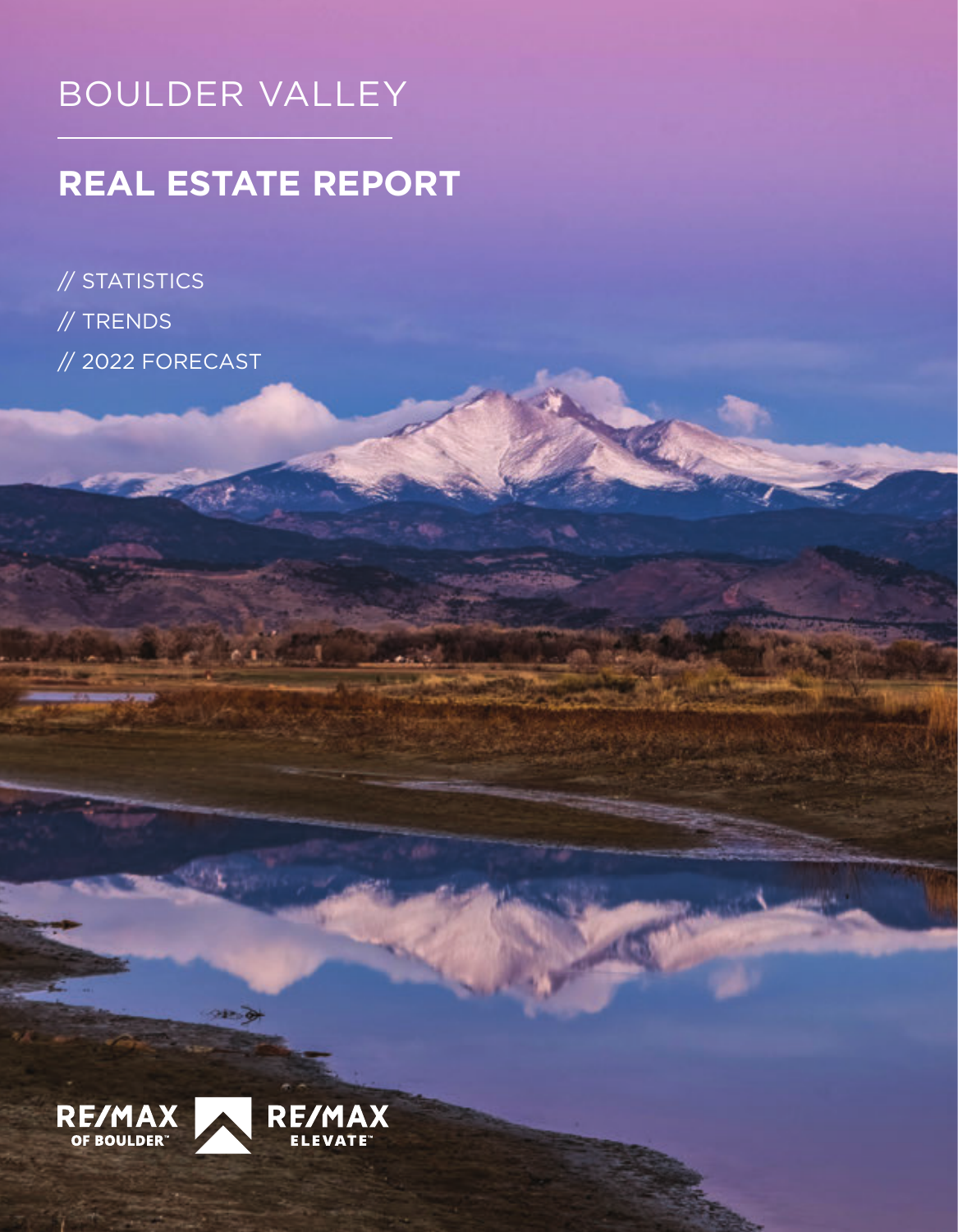# A Story of **Courage and Hope**

## MEET **LUTHIEN**

Lovely 16-year-old Luthien knows too well the acute need in teens for mental health support.



Today, Luthien feels hopeful for the future. Yet a short time ago, she struggled deeply with her multicultural American and Latino identity and the isolation of COVID-19. She said she was not only isolated in her own mind, she also felt "physically isolated in my own home."

Luthien became more and more despondent. But with the love and help of her family, she

found the care she desperately needed at Children's Hospital Colorado. Luthien was diagnosed with severe depression and anxiety and admitted to the Partial Hospitalization Program at the Children's Colorado Pediatric Mental Health Institute. She was relieved that

caring specialists were there to help. She underwent intensive therapy and made friends with her fellow young patients.

After facing her own struggle, Luthien wanted to help teens like her feel like they matter and started a school club to help break the stigma around anxiety, depression, and other conditions. Additionally, Luthien and her family advocate for mental health care for everyone — especially underserved Latino and Hispanic populations, refugees, and immigrants.

The demand for pediatric mental health care treatment is staggering, having increased 90% at Children's Hospital Colorado over the past two years during a state of emergency declared by Children's Colorado President and CEO Jena Hausmann. We are grateful to Children's Colorado and are proud to support their work to advance lifesaving patient care, education, and research throughout the state.



RE/MAX of Boulder and RE/MAX Elevate are proud to be Miracle Offices for Children's Hospital Colorado **DONATING \$25,000 IN 2021**

Please join us in supporting Children's Hospital Colorado in 2022 at **supportchildrenscolorado.org**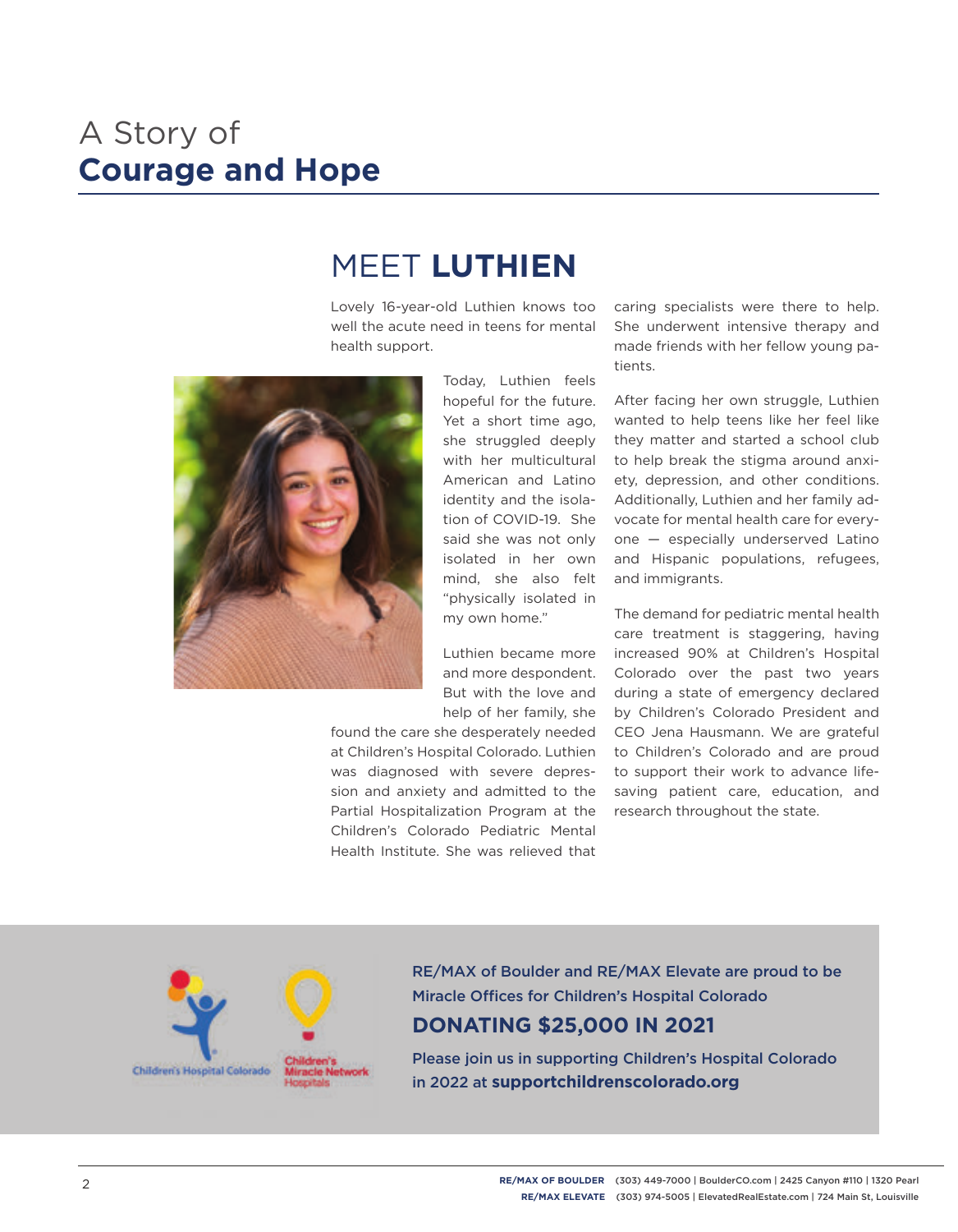# Unwavering **Strength**

The ninth edition of the Real Estate Report reveals the unwavering strength of the Boulder Valley community and our exceptional real estate market. Our analysis of 2021 statistics, trends, and forecasts shows consistently growing value, unceasing demand, and persistently low inventory. This year, our community came together in extraordinary ways to provide support and resources to those affected by tragedies, such as the historic Marshall Fire and the King Sooper's shooting. Many of our neighbors, friends, and family face the long road of rebuilding their homes and their lives. As Realtors, having served our community for 45 years, we are committed to helping everyone find a place to live and recover.

Now is the time to rely on the attentive care and steadfast support we can provide you in your journey home.

#### **Boulder is the #1 Best Place to Live in the U.S 2021-2022**

U.S. News & World Report

#### **TOP 10 RESIDENTIAL REAL ESTATE OFFICES IN BOULDER AND BROOMFIELD COUNTIES**



Data taken from IRES MLS, January 13, 2022 for time period January 1, 2021 -December 31, 2021 Residential Listings Sold are Single-Family and Condos/Townhomes.

#### **TOP 11 RESIDENTIAL REAL ESTATE OFFICES IN CITY OF LOUISVILLE**



Data taken from IRES MLS, January 14, 2022 for time period January 1, 2021 -December 31, 2021 Residential Listings Sold are Single-Family and Condos/Townhomes.

#### COVER PHOTO: TIM SEIBERT – FLATIRONS PRO MEDIA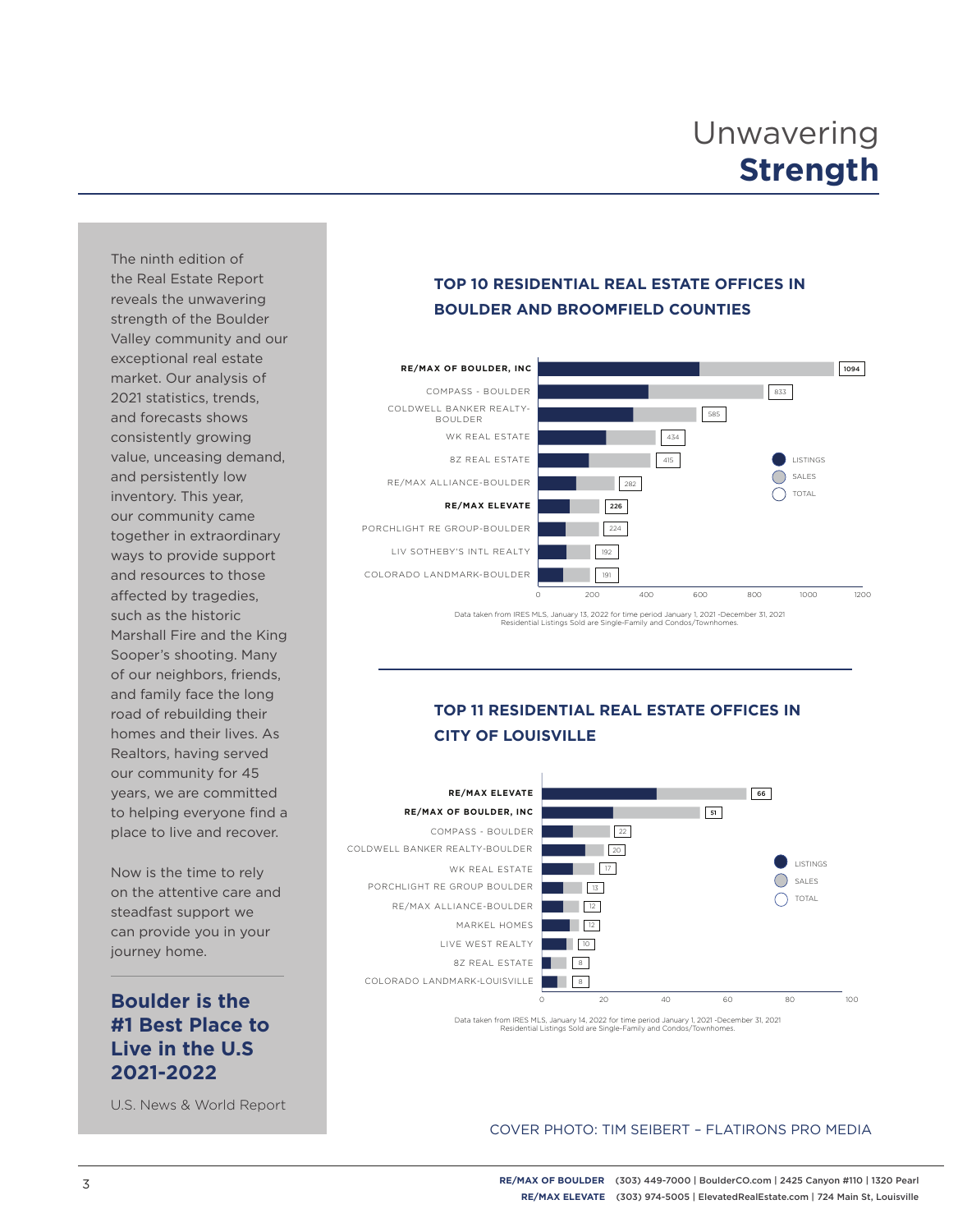# Inventory: **The Driving Force**

Year after recent year, real estate in Boulder County has one consistent theme — a lack of homes for sale. This persistent low inventory is the most powerful force acting on our market today driving up prices, stripping buyers of negotiating power, and often preventing purchase without making a cash offer.

As 2021 began, we anticipated a post-COVID year that would renew hope for buyer relief — that more homeowners would sell and new construction would soothe demand. After all, the COVIDladen 2020 had delivered historic lows for interest rates and inventory, surprising many. But, we were surprised again in 2021.



#### BOULDER COUNTY SINGLE FAMILY INVENTORY

#### **Boulder is the #1 Best Place to Live in Colorado 2021-2022**

U.S. News & World Report

#### **IS ZERO INVENTORY EVEN POSSIBLE?**

In 2021 Boulder County, apparently so. Statistical snapshots at times showed areas where every home was under contract, effectively offering zero homes for sale. As you view the black line tracking 2021 inventory, you may find yourself feeling woozy. Single-family inventory fell to 136 at year-end — a bleak and intimidating prospect for hopeful buyers.

In fact, none of the graph lines represent traditional inventory. A glance back just two decades reveals the significant shift in local inventory. Then — between 2001 and 2005 — an average of 1,705 homes were available during Q4, providing buyers with 12.5 times the current inventory.

There is always good news, though. Homeowners likely can expect what we have become used to — protected equity, consistent appreciation, and living in one of the most desirable locations in the world. While home buying in Boulder County may be challenging, the rewards are great.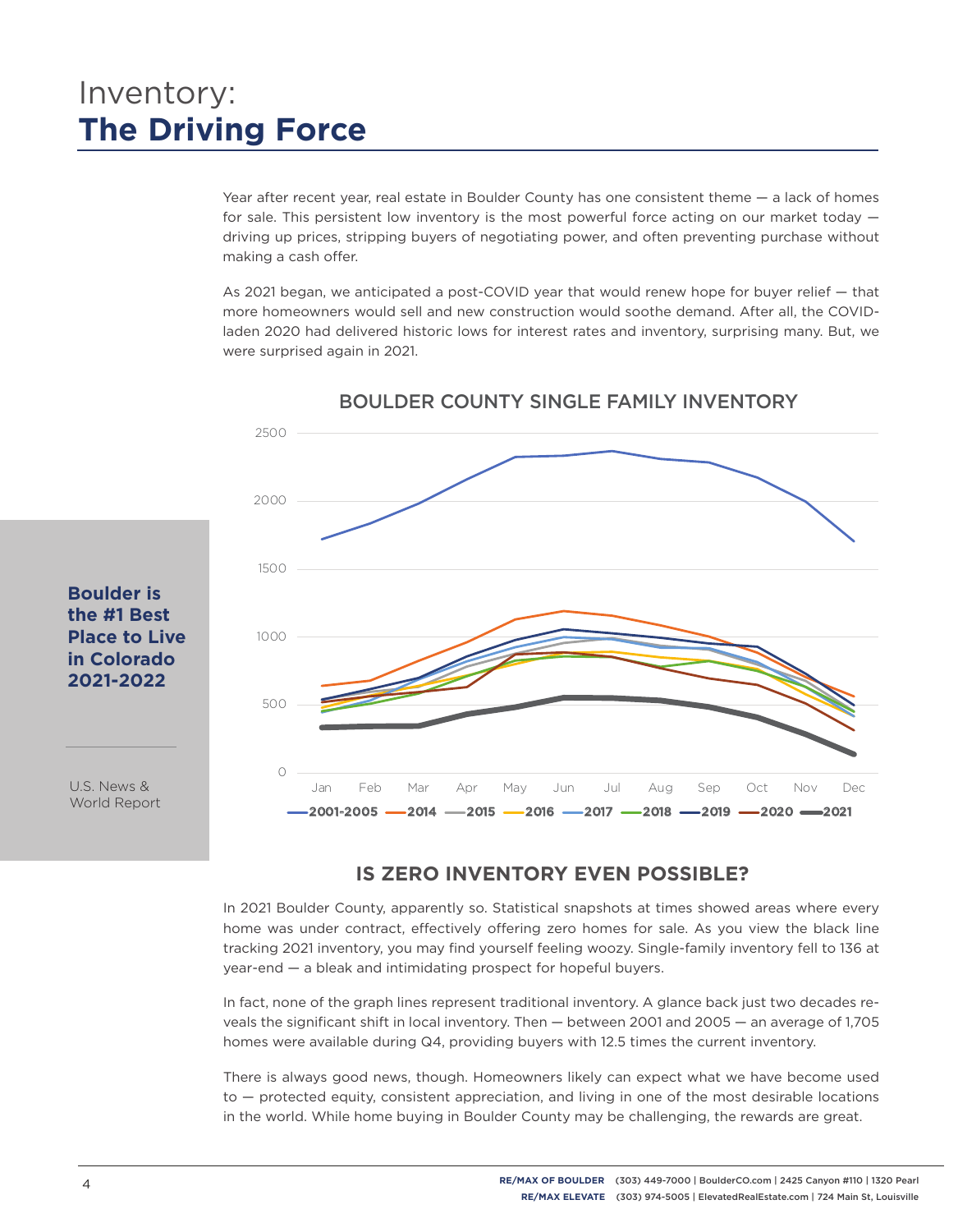### **BOULDER**



Inventory dropped 54.1% leaving only 56 on the market at 2021-end. Median and average prices rose to \$1,350,070 and \$1,619,794 while sales climbed 4.6%. Year-end inventory under contract hit a very high 50%.

Mirroring single-family homes, the category's inventory dropped 54.4% and sales gained 6.2%. Median and average prices gained a modest 4.8% and 10.1%. Year-end inventory under contract reached 62%.

## **LAFAYETTE**



Inventory dropped 59.6% and homes sold decreased 21.7%. Median and average sales prices rose 27.1% and 23.2%. Year-end inventory under contract was 67%.

Lafayette's homes for sale increased in 2021 and sales moved quickly. Even so, inventory declined 20.7% while sales rose 10.9% and 91% of homes are under contract. Median and average prices rose over 16%.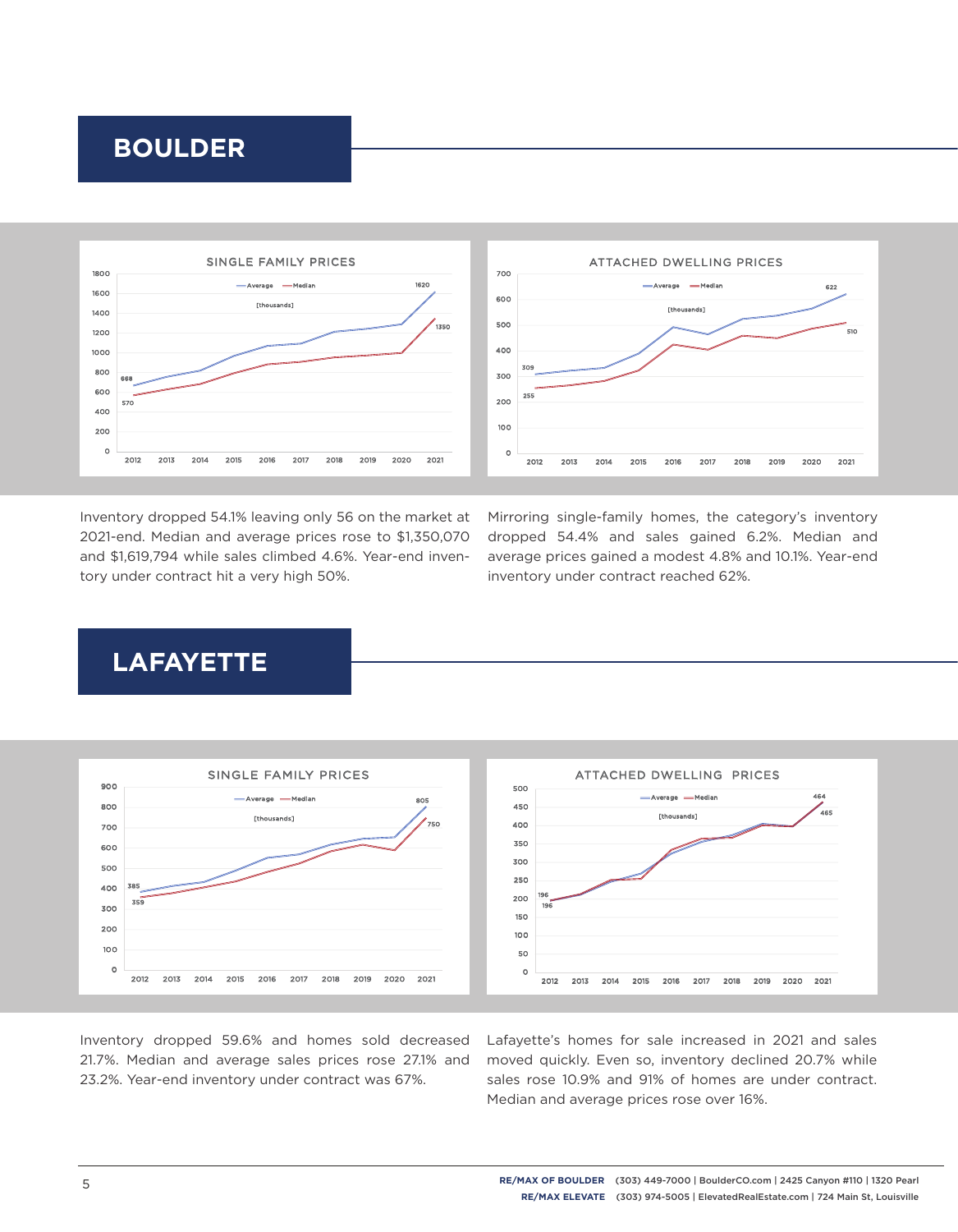### **LOUISVILLE**



Bracing for Marshall Fire ramifications, inventory last year was already low at 11 units and 91% were under contract at year-end. Starved for inventory, sales dropped 16.1%.

Another staggering inventory problem with two units available at year-end and 100% under contract. Median and average prices rose a modest 7.1% and 6.5%. Inventory stifled sales, which dropped 34.9%.

### **LONGMONT**



Inventory dropped 35.7% compared to 2020 and sales slid 17.6%. Year-end, 88% of homes were under contract—less than one month of inventory. Median and average prices rose just over 16%.

Longmont inventory dropped significantly in late  $Q4$ , losing 56.8% over 2020 with 81% of homes under contract at year-end. Median and average prices gained 13.6% and 12.5% while home sales decreased 9.2%.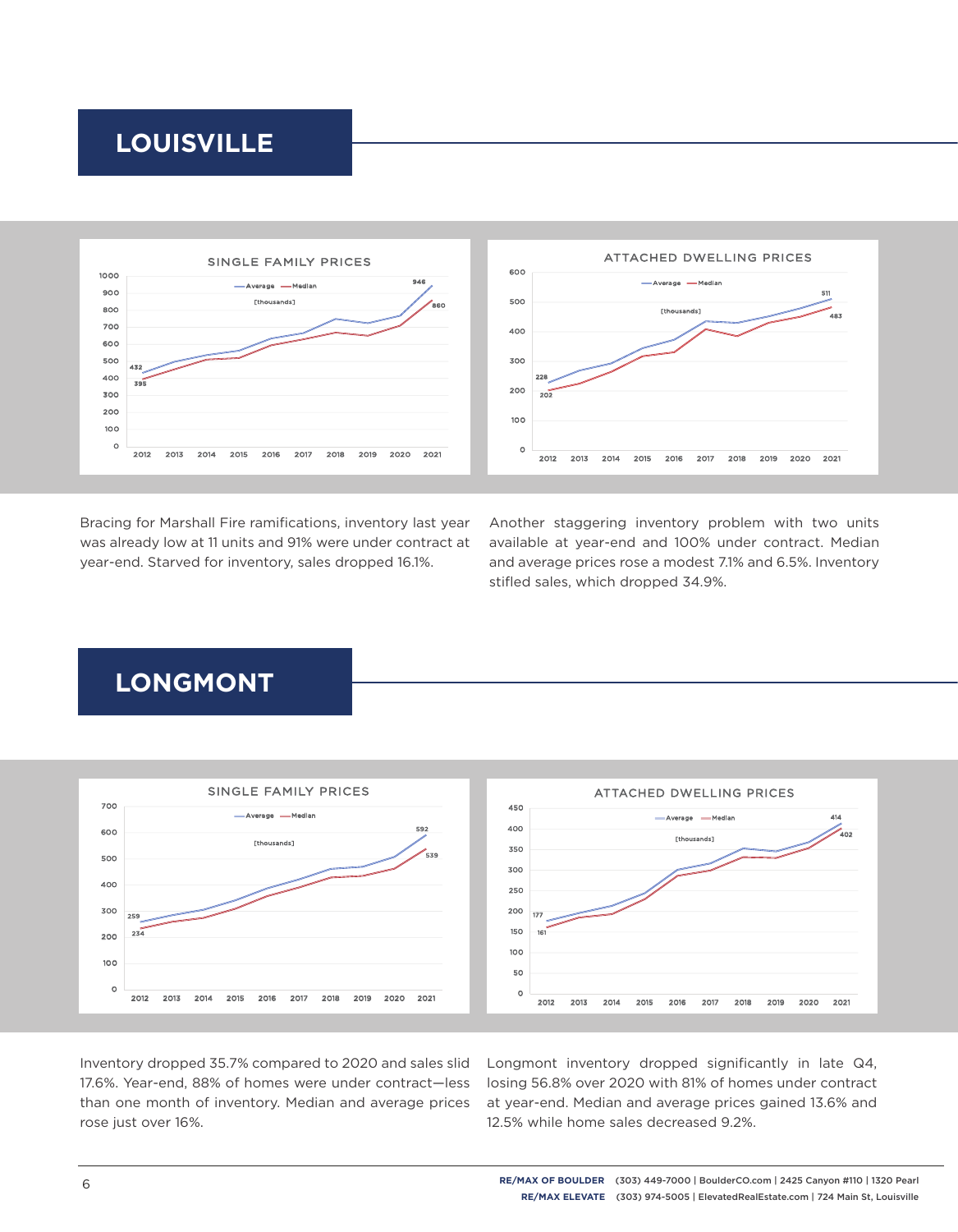### **BROOMFIELD**



Broomfield inventory dropped 44.4% in 2021 with a staggering 100% under contract year-end. Median and average prices increased 14.5% and 13.9%, consistent with 2020. Starved for inventory, sales dropped 36.6%.

Inventory lost exactly one-third of available units from 2020 with 90% under contract at year-end. Median and average prices resembled single-family with 13.0% and 14.3% increases. Sales dropped 14.5%.

### **SUPERIOR**



Inventory dropped 30% with 54% of available homes under contract year-end. Sales decreased 32.5% while median and average prices rose 44.7% and 42.9%. Superior had the area's largest sales-to-list price ratio of 107.5%.

Inventory was constant with a gain of one unit over last year and 76% under contract at year-end. Sales were up 19.3% and median and average prices rose 33.3% and 21.8%.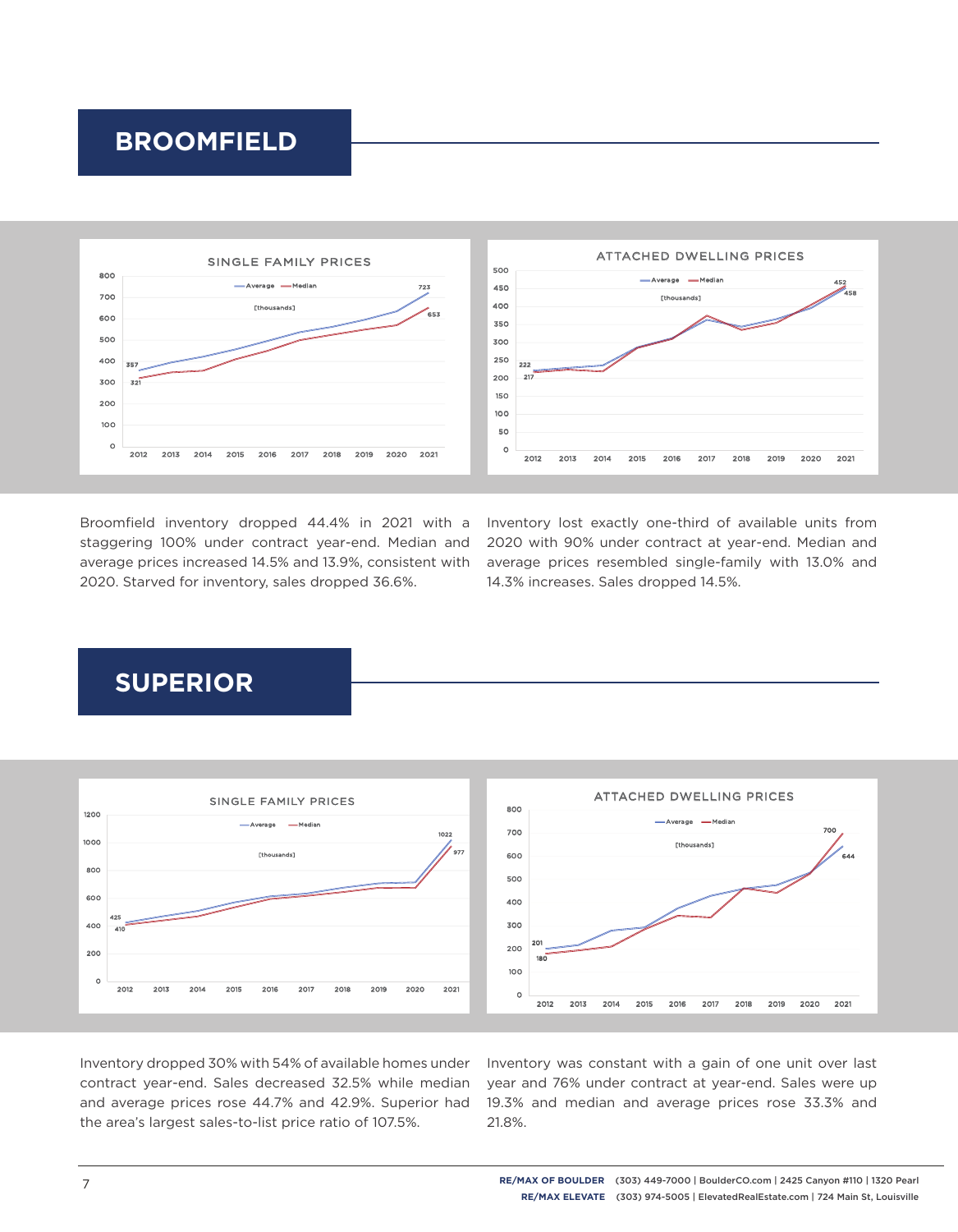### SUBURBAN **PLAINS**



Inventory held 57 units—1.2 months-worth—and fell from 157 just 2 years ago. Median and average prices rose 25.2% and 35.3%, bringing average pricing to over \$1.25M. Inventory under contract was 65% year-end.

Steady all year, inventory dropped 31.6% compared to 2020, while sales grew 15.7%. Inventory under contract at year-end hit 92%. Both median and average prices rose mildly between 5% and 6%.





Erie inventory gained 21.7% this winter over last year, but with only 28 units on the market, the area is still highly competitive. Median and average prices rose 20.6% and 22.3% and 82% of homes were under contract at year-end.

Similar to the Plains, high prices brought more high-end homes to market this year. Inventory remains down 44.4%, but sales grew 26.1% in a fast-moving market. Median and average prices rose 33.7% and 31.7%. At year end, 56% of homes were under contract.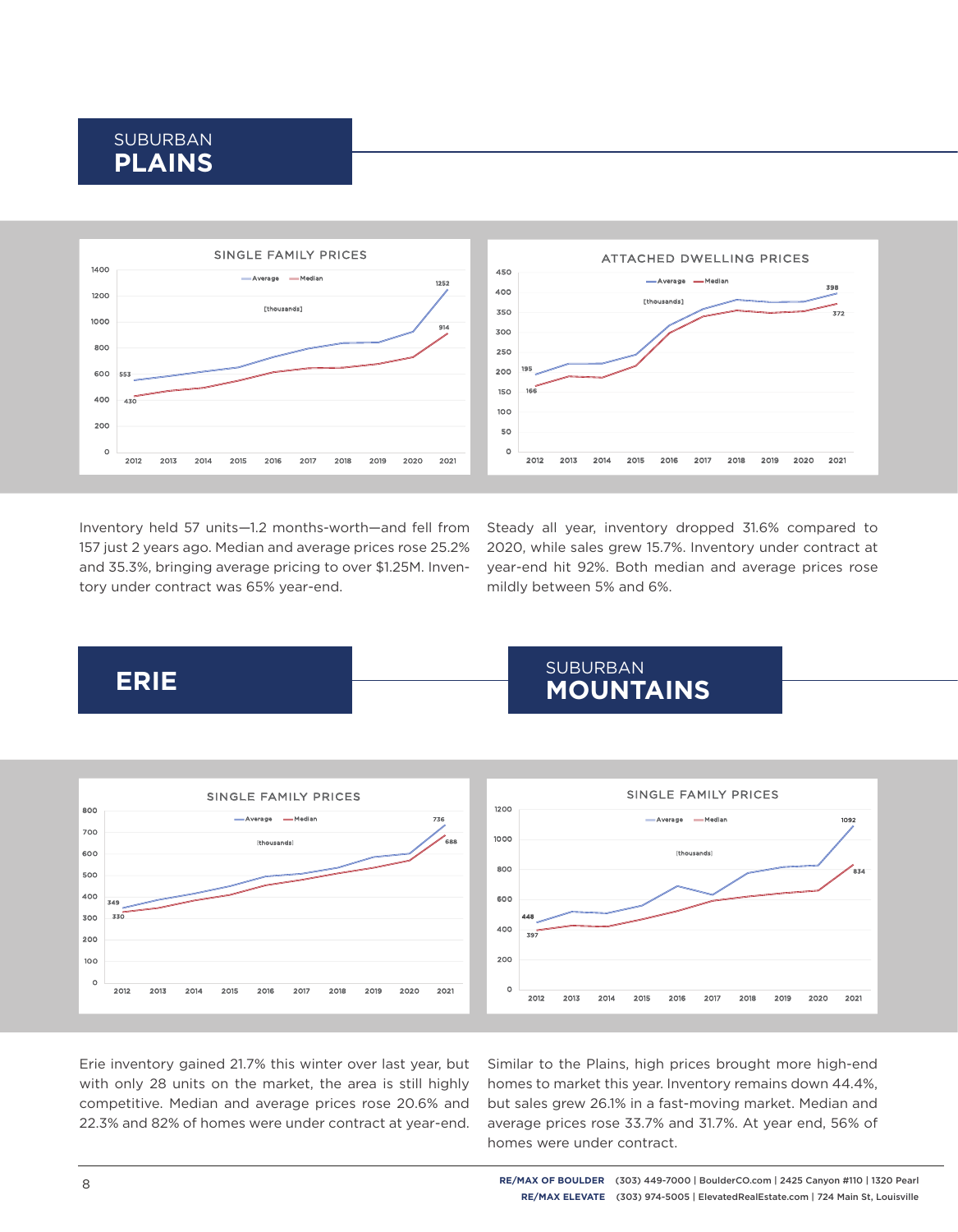oulder County is known nationwide,<br>
in part due to its exceptionally strong<br>
real estate market. Even when other<br>
markets slow, our property values<br>
profoundly retain their high prices. Instead in part due to its exceptionally strong real estate market. Even when other markets slow, our property values of the characteristic peaks and valleys, our market uniquely features peaks and plateaus, resulting in historically strong appreciation

But you can clearly see the major rise in prices over the last decade. Since 2011, median and average prices jumped well over twice their \$439,000 and \$355,000 values. Our typical appreciation cycle was set to peak in 2017, likely thwarted by the government's stimulus, wage growth, and limitations on building significant new homes.

that pauses modestly during recessions.

One major reason local real estate holds its value is our second-tonone labor force. Residents are highly skilled and love to live here, driving innovation, creating new businesses, and drawing major employers with diverse industries and household names.

The second major factor bolstering value is the limited supply, which results in high demand even during slowdowns. For exam-

ple, can you find the Great Recession on our local graph? It's that shallow dip in 2008 hardly reflective of the tough financial period nationwide. And it was even shallower than it looks. A portion of the decline was driven by high-end homeowners choosing not to sell many higher priced homes simply weren't in the market data.



If the nation's economic expansion continues, expect Boulder County's price appreciation — and the Great Expansion — to march upward.

**Boulder is the nation's #3 Best Housing Market for Growth & Stability for the second year in a row.**

SmartAsset, 2021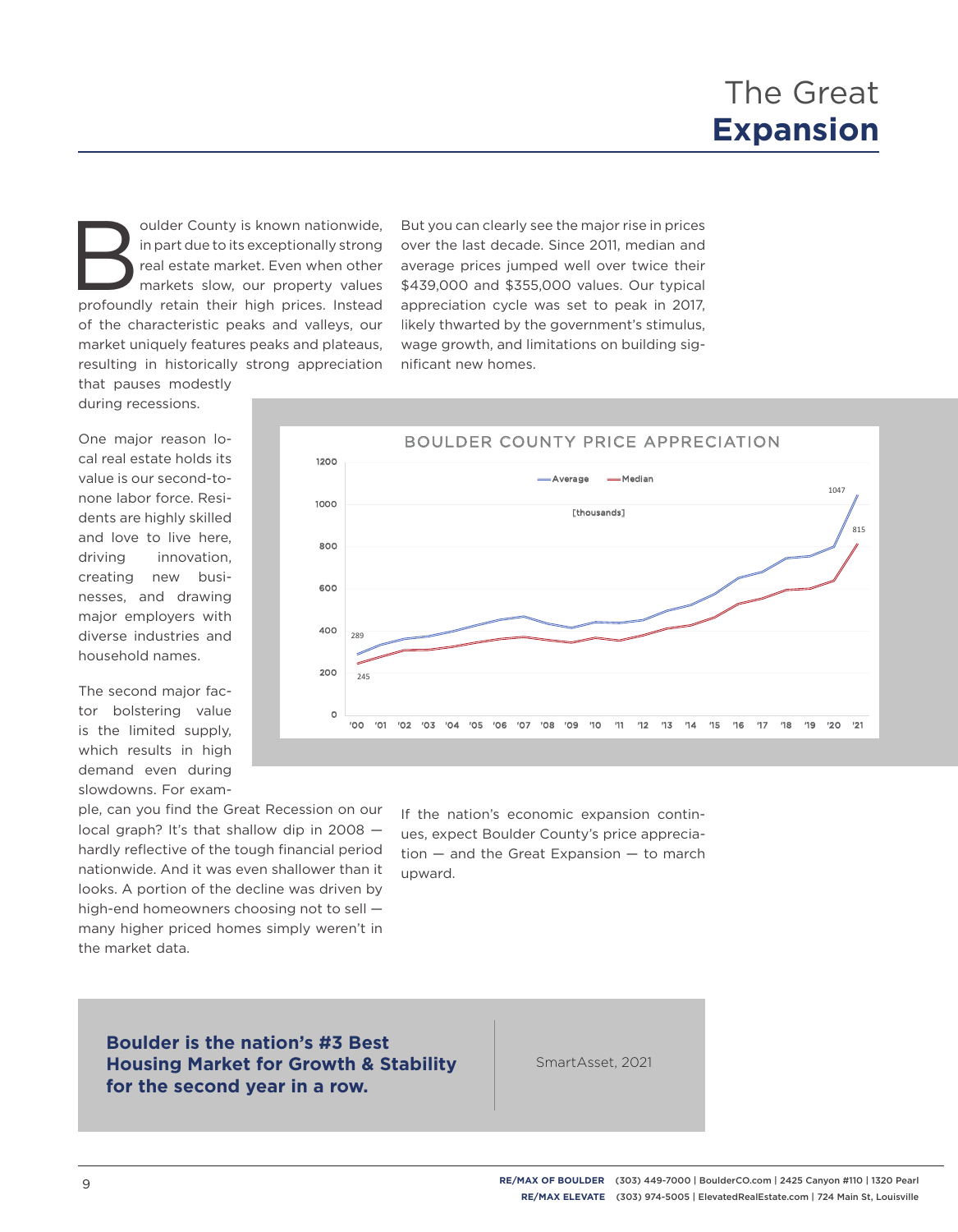### **TODAY'S \$1M TO \$2M RANGE HOLDS A MIX OF REGULAR AND LUXURY HOMES**

A few years ago, "million dollar homes" stopped equating luxury in Boulder County. In fact, today some one-million-dollar homes would be considered a scraper — a nice lot with a house to



build anew. Now, much of our housing below \$2M is not "luxury."

The charts show the evolution of our luxury markets through two lenses. The bottom chart shows single-family home sales between \$1M and \$2M — those traditionally considered luxury.

The top chart shows single-family home sales above \$2M — the current luxury in Boulder County. Combined, the charts show 2021 was a banner year for highend homes — and the changes are astounding.

Today's \$1M to \$2M range holds a mix of regular and luxury homes, especially in the City of Boulder where in 2021 the average home sold for about \$1.6M. This category represented 24.8% of Boulder County single-family homes purchased in 2021 with 805 units sold, a sharp rise from 558 in 2020. Average days-on-market dropped 33% yearover-year, from 69 to 52.

Truly astonishing is the growth in the new luxury market over \$2M. Following four years of slow increases, 2021 single-family homes sold jumped from 151 to 290 with a low 87 average dayson-market — matching length of time it took homes over \$1M to sell in 2017. A total of 8.9% of Boulder County home sales exceeded \$2M — more than doubling from 4% in 2020.

### SINGLE FAMILY HOMES OVER \$2 MILLION

|                        | 2017   |     | 2018 2019 2020 2021     |     |      |
|------------------------|--------|-----|-------------------------|-----|------|
| Number Sold            | 61     | 110 | 116                     | 151 | 290  |
| Average Days on Market | $-125$ | 98  | $97 -$                  | 107 | 87   |
| % of Total Market Sold | 1.8%   |     | $3.4\%$ $3.4\%$ $4.0\%$ |     | 8.9% |

| SINGLE FAMILY HOMES \$1 MILLION TO \$2 MILLION |  |                          |  |  |  |  |  |
|------------------------------------------------|--|--------------------------|--|--|--|--|--|
|                                                |  | 2017 2018 2019 2020 2021 |  |  |  |  |  |

| Number Sold            | 398      | 439 | 441                     | 558 | 805 |
|------------------------|----------|-----|-------------------------|-----|-----|
| Average Days on Mkt    | 85       | 78  | 75.                     | 69  | 52  |
| % of Total Market Sold | $11.7\%$ |     | 13.5% 13.0% 14.8% 24.8% |     |     |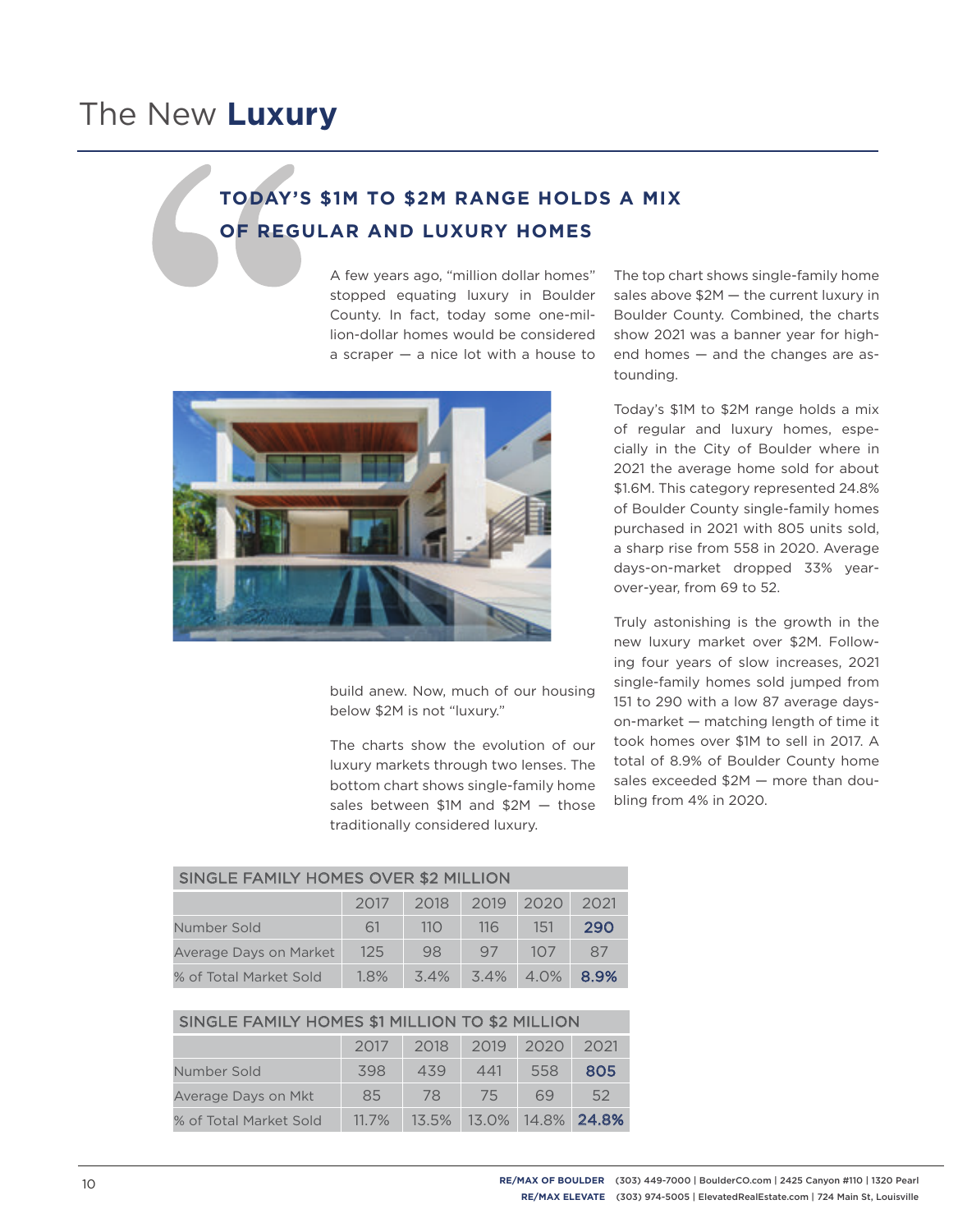# Looking **Ahead**

We entered 2021 desperate to leave 2020 behind, but unfortunately its residue remains. While troublesome, most 2020 housing market effects were minimal.

The exception is the high cost and delayed delivery of building materials, which will frustrate those rebuilding the more than 1,000 homes lost in the devastating Marshall Fire —the most destructive in Colorado history. Its domino effect will influence the next few years and go far beyond inventory—homes will be rebuilt, demand will be fueled by

those displaced, and the weight of recovery will fall on relatively small towns.

It can be easy to see obstacles everywhere. But the world will continue to view our lovely Boulder Valley as among the most coveted, and rightly so. Living and working here is awesome! The beauty of the landscape, the energy of the people, and the abundance of sunshine and activities are unmatched. As a result, our market will not slow in 2022.



### **PROMINENT FACTORS AFFECTING 2022 REAL ESTATE**

- » Inventory. As the single most important variable, inventory will remain low and spur an already unruly seller's market.
- » National factors. Boulder County has squelched many factors that cause housing volatility, leaving little speculation on demand, inventory, prices, and providing strong equity protection. While federal policies could shift market conditions, they are unlikely to affect our real estate in 2022.
- » Interest rates. Interest rates are often increased to slow inflation. So far, the Federal Reserve has increased slowly to minimize recession risk. Expect inconsistent rate increases totaling less than one point.
- » COVID-19. Despite the challenges, our local housing has weathered well, if not thrived.

Strength in the local economy and housing will continue as wages rise, home equity increases, and the arrival of new companies energizes our area.

- » Lending. Lenders are working diligently to provide more competitive loans. Look for new loans, bridge loans, and other remedies designed to help buyers make cash offers and a resulting increase in the frequency of cash offers.
- » Price appreciation. Decreased inventory and increased supply will be further exacerbated by the Marshall Fire, while the factors prevalent prior to the fire continue. Expect a quick and sustained rise in housing costs through the first half and a minor cool down in the fall.

#### **WHAT DOES THIS MEAN FOR BUYERS AND SELLERS?**

Buyers will continue to struggle with heavy competition during 2022 and creative lending solutions will emerge. Taking calculated risks to purchase homes will be a mainstay this year.

Sellers will remain confident and difficult to negotiate with on price. As sellers succumb to the temptation to overprice, attractive homes may sit on the market.

Renters will see a jump in rental rates. With the extensive Marshall Fire destruction, many families were displaced, which should boost an already increasing trend.



TODD GULLETTE MANAGING BROKER. RE/MAX OF BOULDER